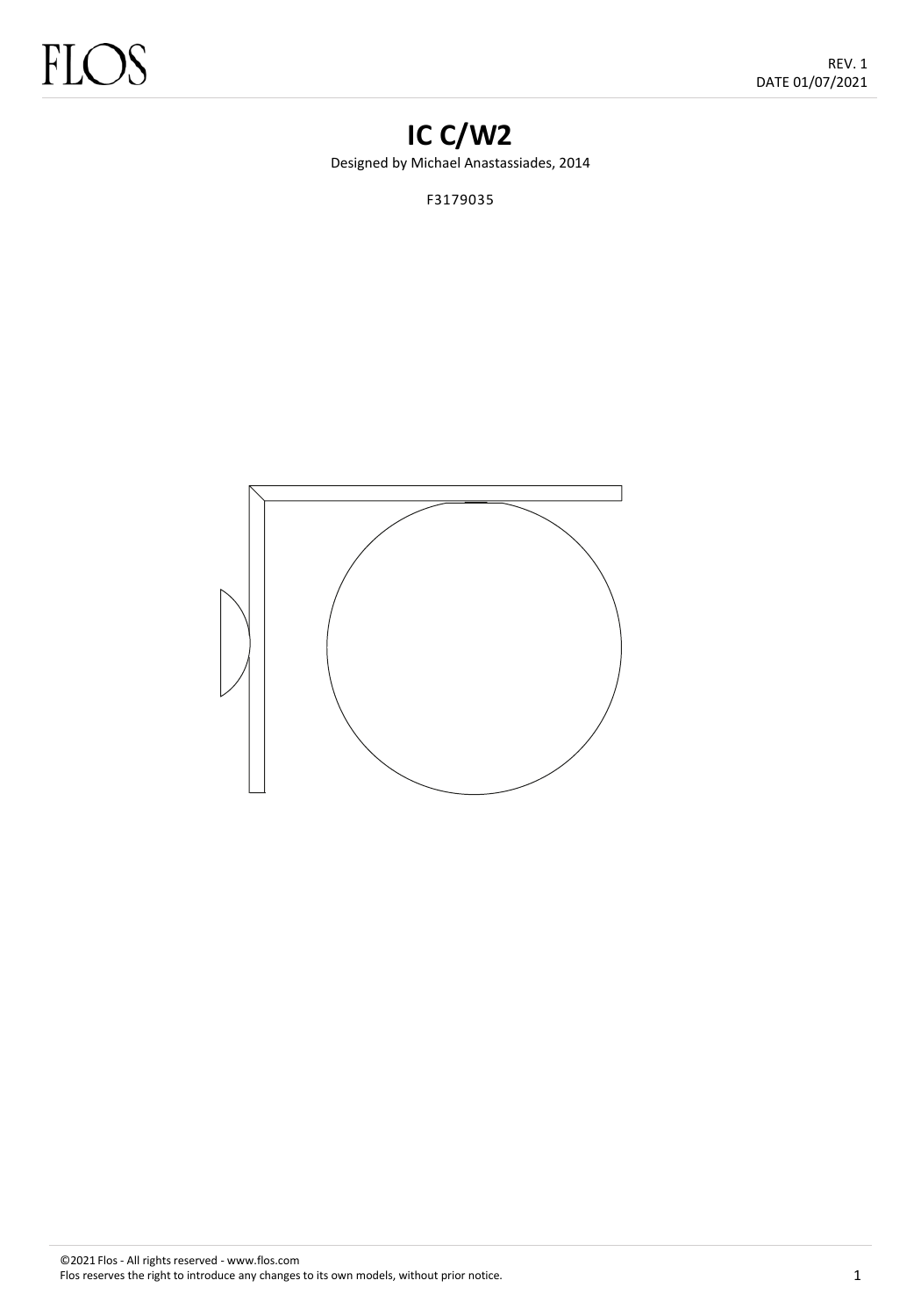# FLC L.

**EN**



ਦ  $02$ 01

**01. F3137035** – Glass diffuser 2 assembly for red burgundy version **02. RF3160100** – Kit with screws and Allen key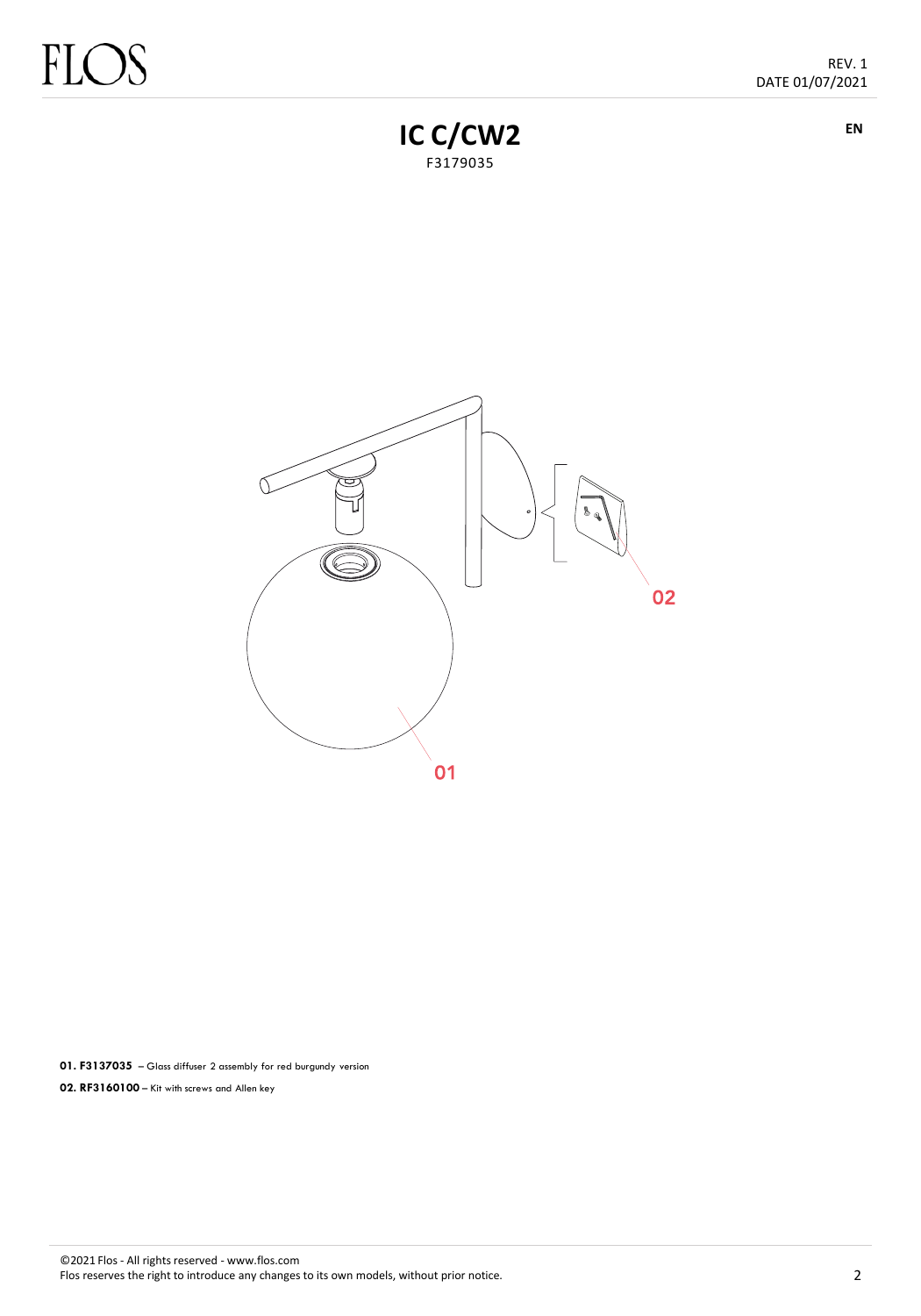**IC C/W2** F3179035

**F3137035**

GLASS DIFFUSER 2 ASSEMBLY FOR RED BURGUNDY VERSION



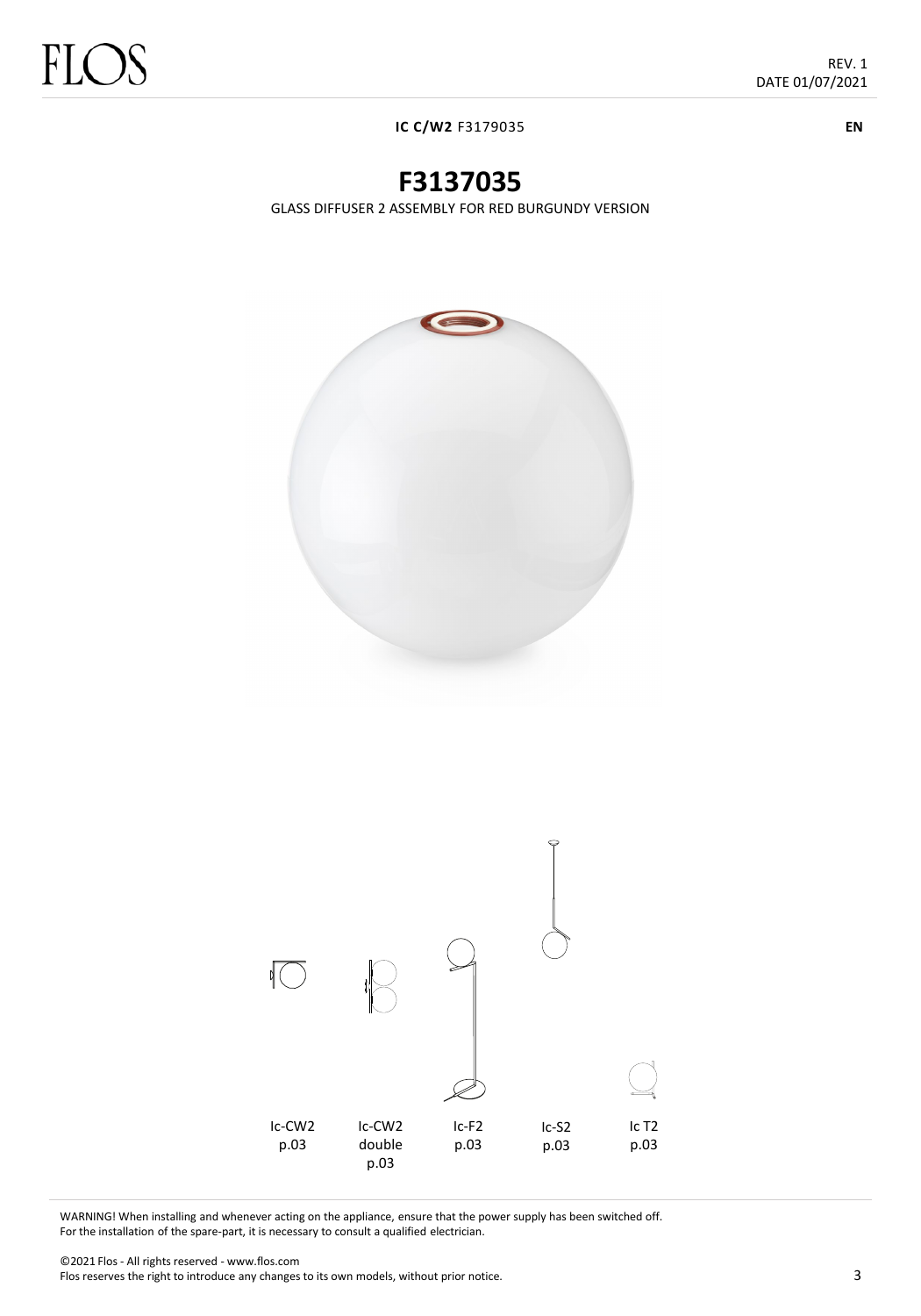**IC C/W2** F3179035

# **F3137035**

GLASS DIFFUSER 2 ASSEMBLY FOR RED BURGUNDY VERSION



Fig.1

#### Assemble the glass diffuser (E) by fastening it delicately to the lamp body's ferrule (F).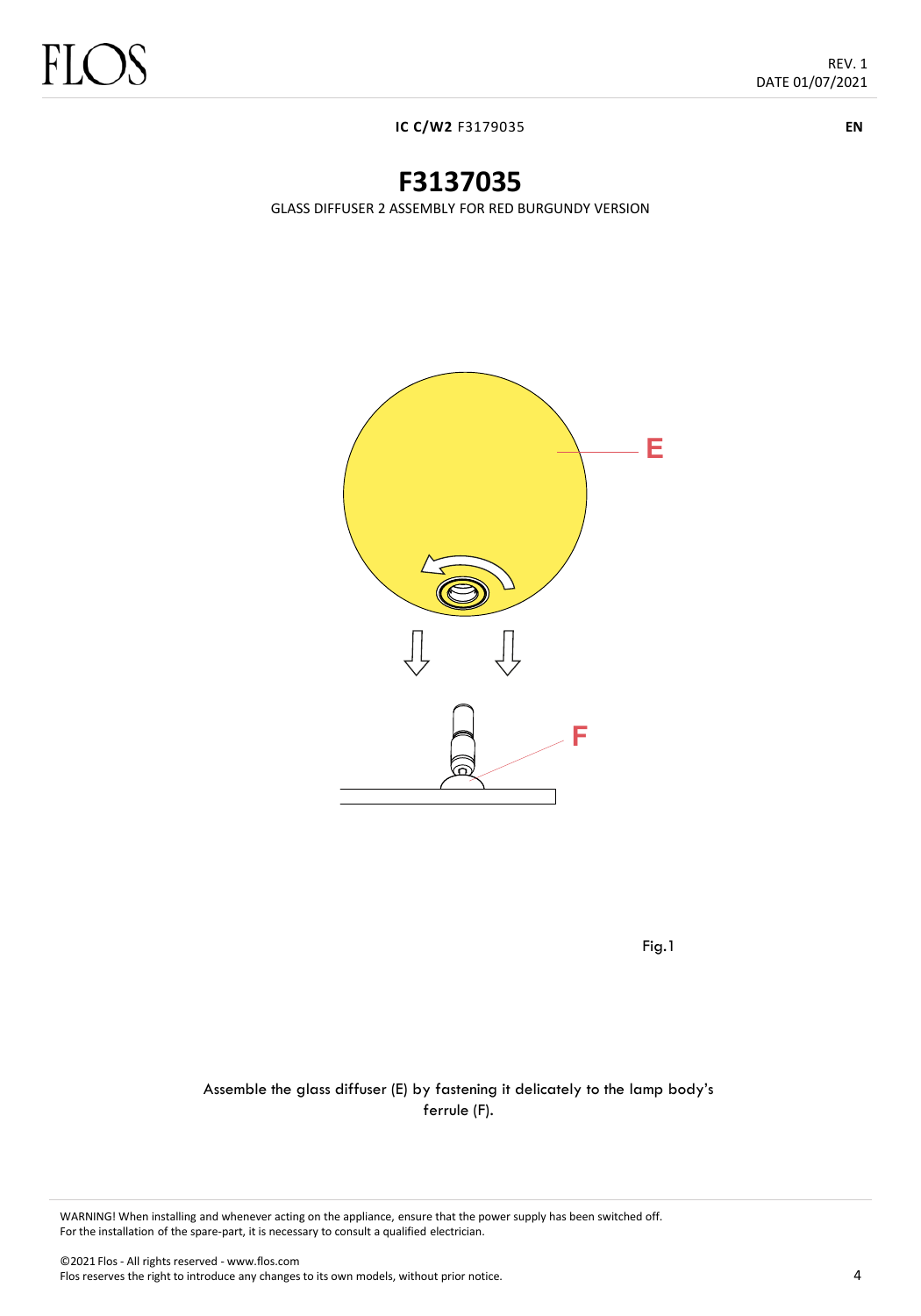**IC C/W2** F3179035

**EN**

## **RF3160100**

KIT WITH SCREWS AND ALLEN KEY





WARNING! When installing and whenever acting on the appliance, ensure that the power supply has been switched off. For the installation of the spare-part, it is necessary to consult a qualified electrician.

©2021 Flos - All rights reserved - www.flos.com Flos reserves the right to introduce any changes to its own models, without prior notice.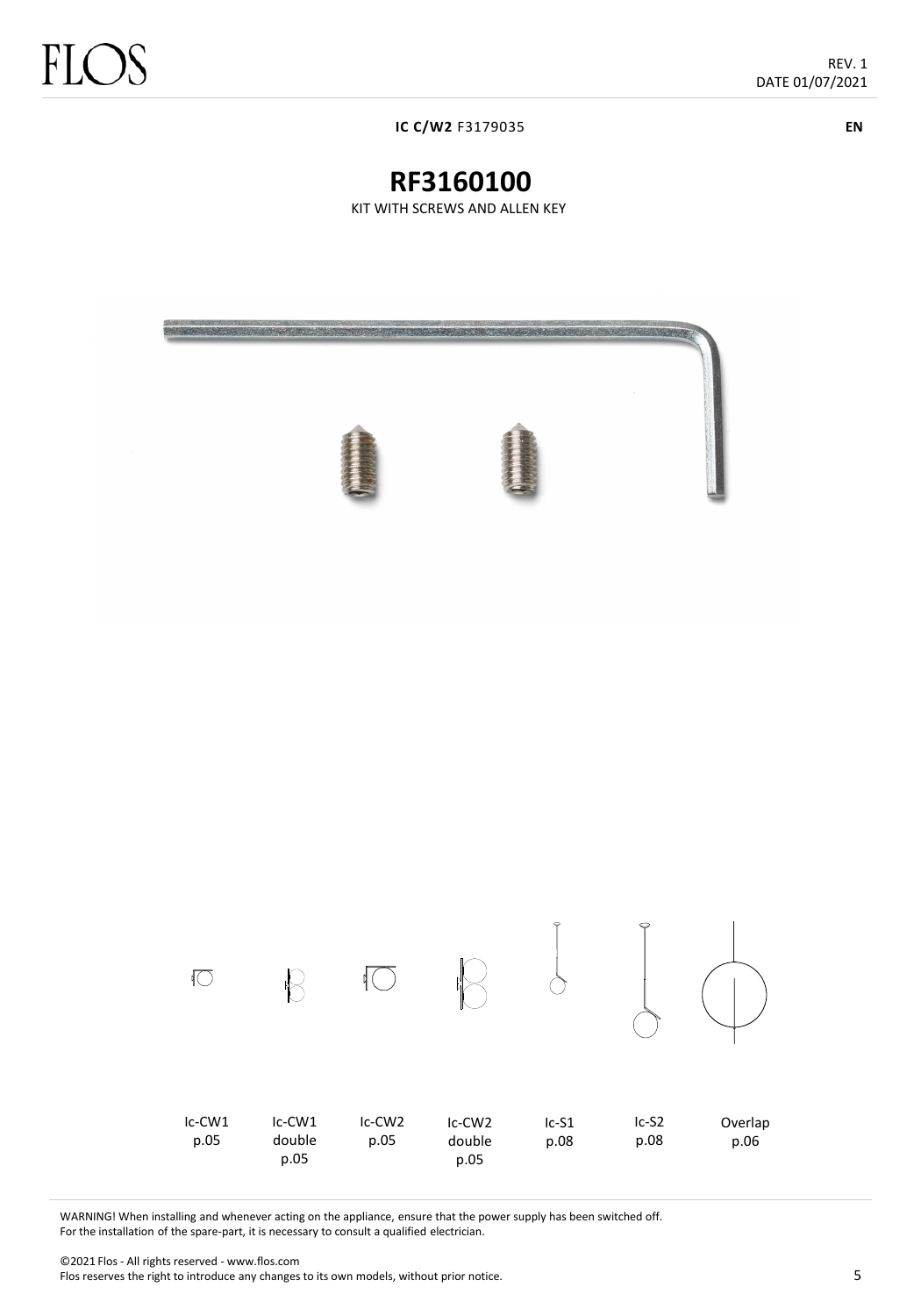**IC C/W2** F3179035

# **RF3160100**

KIT WITH SCREWS AND ALLEN KEY



Fig.1

Before proceeding in installing the screws, please verify that the glass diffuser (M) has been removed. If not, please remove to the glass diffuser (M) to avoid possible damages.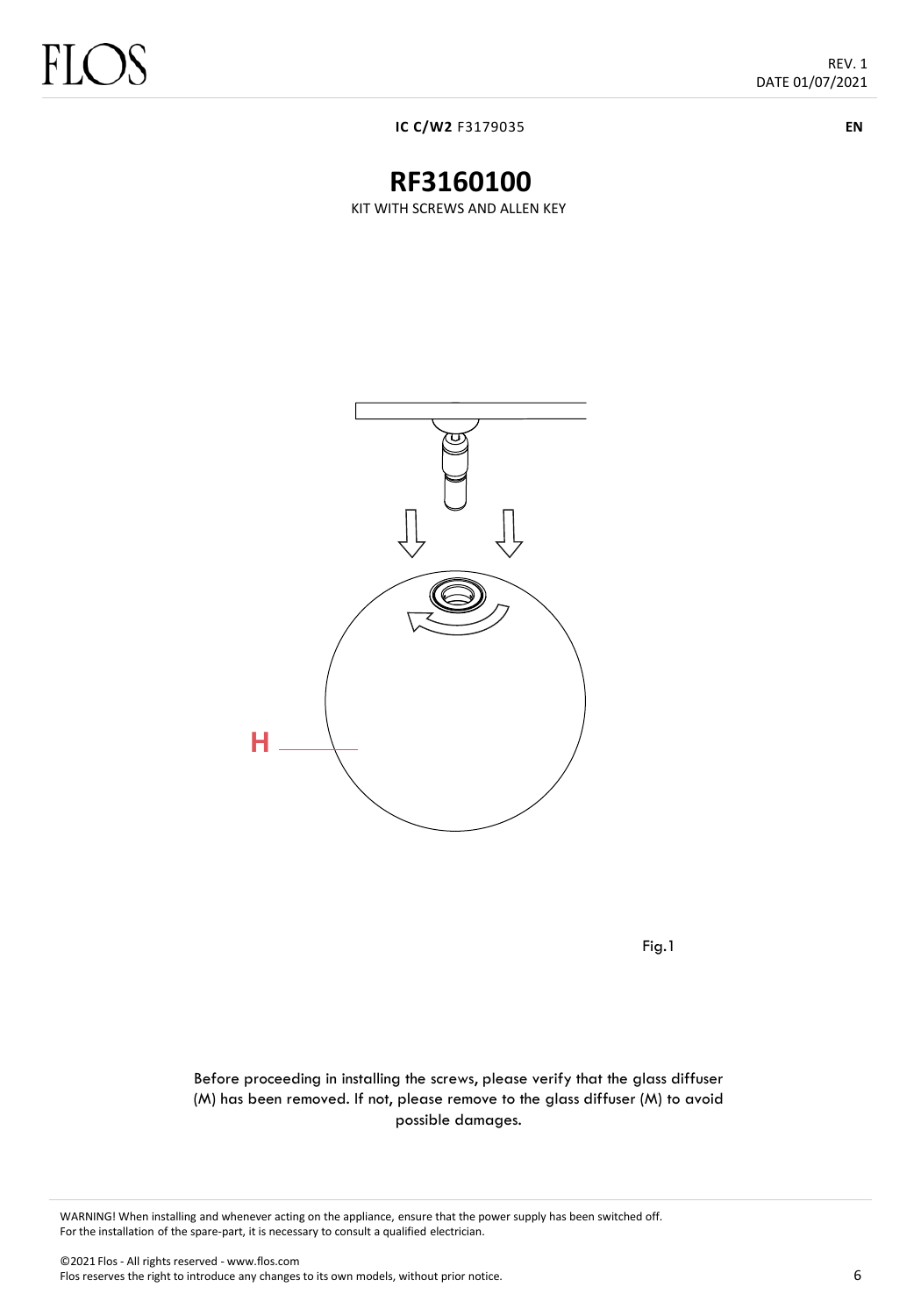REV. 1 DATE 01/07/2021

**EN**

**IC C/W2** F3179035

### **RF3160100**

KIT WITH SCREWS AND ALLEN KEY



Fig.2

Position the lamp body (C) on the wall attachment and assemble the lamp body by fastening the 2 screws (A) with the Allen key. **HINTS!!!** To carry-out this operation position the lamp body close to the wall attachment, tilt the body and slightly and tip it slightly to the left, to then fasten it with a slight clockwise rotation.